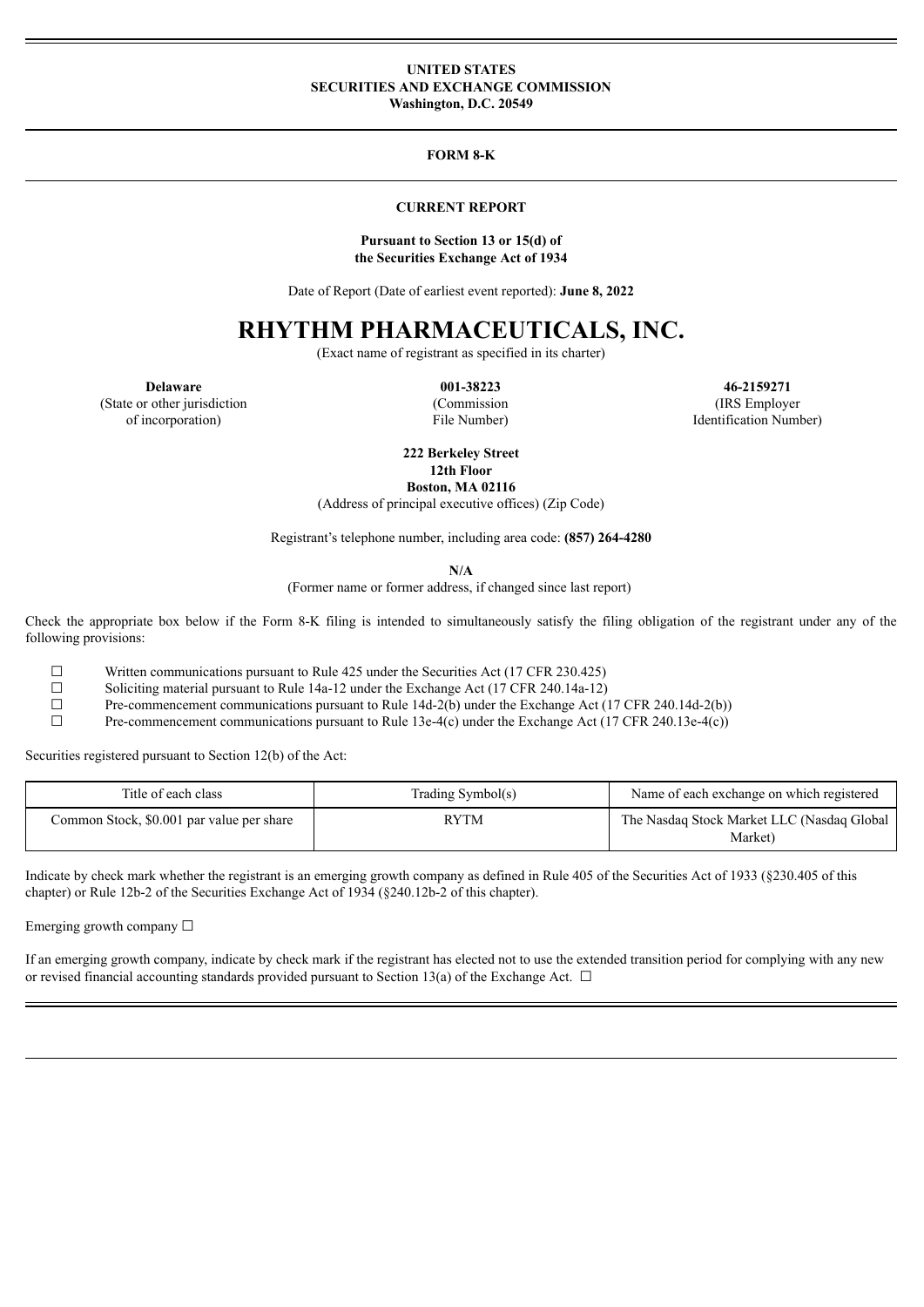### **Item 5.07. Submission of Matters to a Vote of Security Holders.**

On June 8, 2022, Rhythm Pharmaceuticals, Inc. (the "Company") held its Annual Meeting of Stockholders. A total of 41,187,133 shares of common stock were present online or represented by proxy at the meeting, representing approximately 81.73% percent of the Company's outstanding common stock as of the April 13, 2022 record date. The following are the voting results for the proposals considered and voted upon at the meeting, all of which were described in the Company's definitive proxy statement filed with the Securities and Exchange Commission on April 28, 2022.

Item 1 — Election of two Class II Directors to serve until the 2025 Annual Meeting of Stockholders, and until their respective successors have been duly elected and qualified.

| NOMINEE           | Votes FOR  | Votes WITHHELD | <b>Broker Non-Votes</b> |
|-------------------|------------|----------------|-------------------------|
| Jennifer Good     | 25,735,447 | 12,136,923     | 3,314,763               |
| Edward T. Mathers | 21,035,181 | 16,837,189     | 3,314,763               |

Item 2 — Ratification of the appointment of Ernst & Young LLP as the Company's independent registered public accounting firm for the year ending December 31, 2022.

| <b>Votes FOR</b>   | <b>Votes AGAINST</b> | <b>Votes ABSTAINED</b><br>the contract of the contract of the | <b>Broker Non-Votes</b> |
|--------------------|----------------------|---------------------------------------------------------------|-------------------------|
| .563<br>171<br>4 I | 13.110               | ,460<br>-                                                     |                         |

Item 3 — Approval, on an advisory (non-binding) basis, of the compensation of the Company's named executive officers.

| Votes FOR  | <b>Votes AGAINST</b> | <b>Votes ABSTAINED</b> | <b>Broker Non-Votes</b> |
|------------|----------------------|------------------------|-------------------------|
| 29,672,176 | 7,066,219            | 1,133,975              | 3,314,763               |

Based on the foregoing votes, Jennifer Good and Edward T. Mathers were elected as Class II Directors, and Items 2 and 3 were approved.